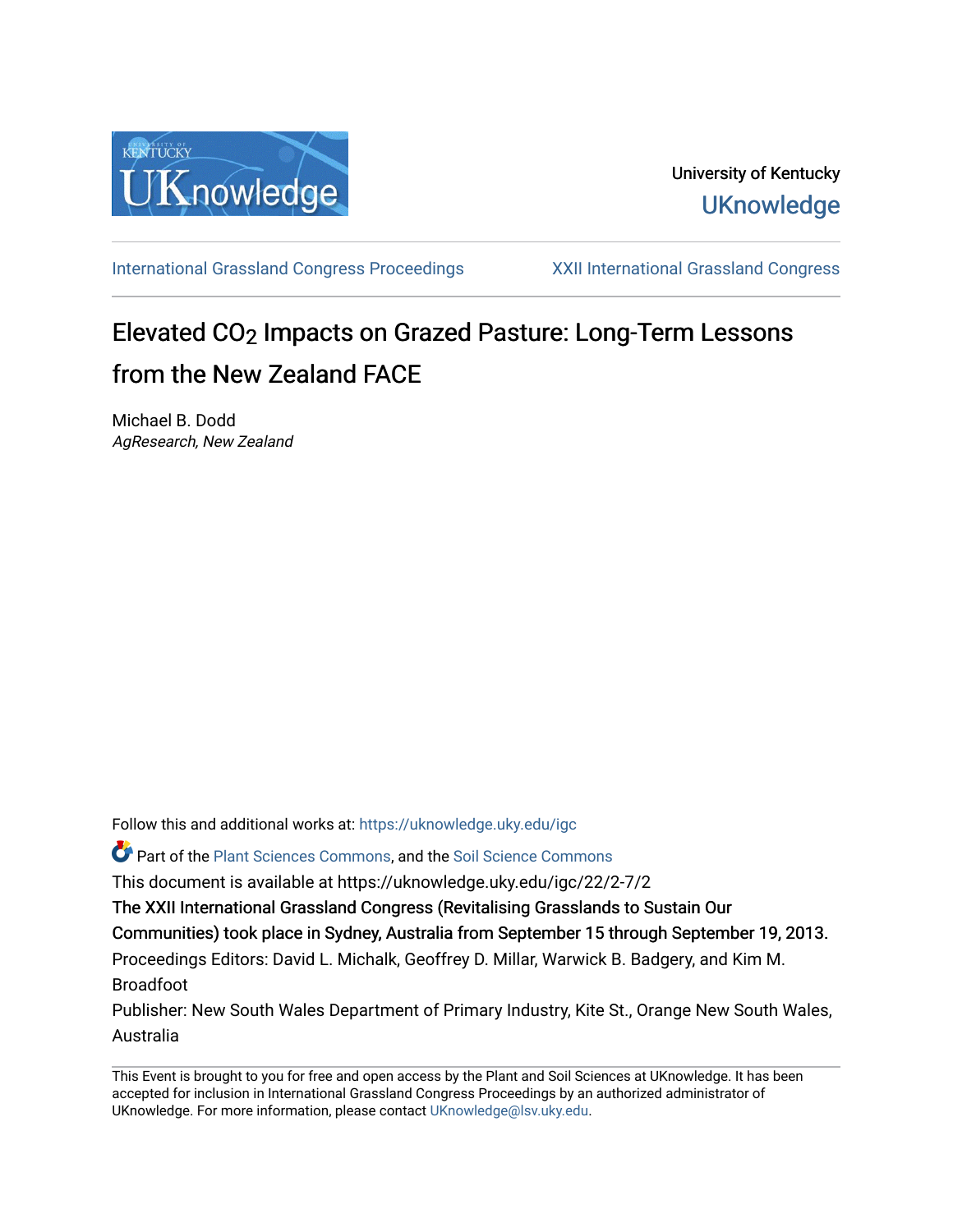# Elevated  $CO<sub>2</sub>$  impacts on grazed pasture: long-term lessons from the New Zealand FACE

# *Michael B Dodd*

AgResearch Grasslands, Private Bag 11008, Palmerston North 4442, New Zealand Contact email: mike.dodd@agresearch.co.nz

Abstract. A grazed pasture Free Air CO<sub>2</sub> Enrichment (FACE) experiment has been operating for almost 15 years in the Rangitikei Region of New Zealand, following earlier work studying CO<sub>2</sub>, temperature and moisture effects on pasture in growth chambers. The longer-term results are reviewed with a focus on primary productivity, pasture compositional dynamics, nutrient cycling feedbacks and soil carbon supply. In terms of the direct effects of  $CO<sub>2</sub>$  elevated to 475 ppm, increases in primary production were reflected in belowground allocation and legume stimulation, with the latter diminishing in the longer term and annual aboveground net herbage accumulation showing a low and variable response over time. The grazing animal has strongly influenced nitrogen (N) transformations, in terms of carbon (C) and N decoupling and return to soil, a feedback that appears to mitigate the recognized effects of increased C inputs on nitrogen limitation. Nevertheless, soil mineral N has decreased and labile fractions of soil carbon have increased – effects only detectable over a decade. Key lessons unique to this study include the animal and soil feedbacks that have driven longer-term effects differing from earlier growth chamber and the results of FACE in the first few years. Remaining questions for further investigation include mechanisms influencing legume responses and the effects of elevated  $CO<sub>2</sub>$  on N processes (biological fixation, microbial processing, mineral N losses). The facility is currently undergoing major refurbishment in order to explore the effects of elevated  $CO<sub>2</sub>$  and interactions with temperature and moisture availability.

**Keywords:** Free air CO<sub>2</sub> enrichment, nitrogen dynamics, primary production, soil nutrients, soil carbon.

## **Introduction**

Free Air  $CO<sub>2</sub>$  Enrichment (FACE) studies represent our best attempt at simulating a key future environmental driver of the plant communities on which society depends for primary production and a host of other ecosystem services. The technology for studying the impacts of elevated  $CO<sub>2</sub>$  has developed from early use of indoor growth chamber studies, through outdoor closed chambers and open-topped chambers, to FACE studies which eliminate as far as possible the artefacts associated with confined systems, *i.e.* effects on temperature, moisture and radiation (Ross *et al.* 2004; Long *et al.* 2006). The other key benefit of FACE for grassland systems is the ability to operate the simulation over the long term and consider feedbacks on the plant community from the animal and soil sub-systems that are closely associated with it. Globally there have been numerous FACE studies conducted on various plant communities including plantation forest (*Pinus* and *Populus* spp.; Norby *et al.* 2005), crops (wheat, rice, sorghum, cotton, potato, grape; Kimball *et al.* 2002), natural grassland (Tasmania, Hovenden *et al.* 2006; Wyoming, *Morgan et al.* 2011) and sown pastures (Switzerland, Zanetti *et al.* 1997; Minnesota, Adair *et al.* 2009). None of these grassland studies have included mammalian grazing. This is important because of the known effects of animal diet selection on sward composition, the physical impact of the grazing animal

and the decoupling of carbon and nitrogen that occurs in the grazing animal through excreta return (Newton *et al.* 2001b).

A global change research programme relevant to New Zealand pastoral systems was initiated by AgResearch in the early 1990s and initially focused on the effects of elevated  $CO<sub>2</sub>$ , as well as temperature and moisture interactions, on typical New Zealand pastures. These experiments were conducted using large turves in growth chambers under controlled conditions, enabling detailed physiological studies over season-long periods using different soil types and including a range of treatment levels (*e.g.* Ross *et al.* 1995; Newton *et al.* 1996; Ross *et al.* 1996; Clark *et al.* 1997; Clark *et al.* 1999). In the late 1990s the programme shifted to a fieldbased focus with the establishment of the New Zealand grazed pasture FACE experiment (Newton *et al.* 2001a).

The New Zealand FACE site is located 13 km southwest of the town of Bulls in the Rangitikei District at Flock House, a former agricultural research and training centre (40°14S, 175°16E, 9 m a.s.l.). Details of the site and methods are found in Newton *et al.* (2001a; 2006). The soil type is a Pukepuke black sand (Mollic Psammaquent) (Cowie and Hall 1965) and at the start of the experiment the 2.5 ha paddock had been in perennial pasture for the previous 30 years without re-sowing. At that time the pasture was dominated by perennial ryegrass (*Lolium perenne*) and white clover (*Trifolium*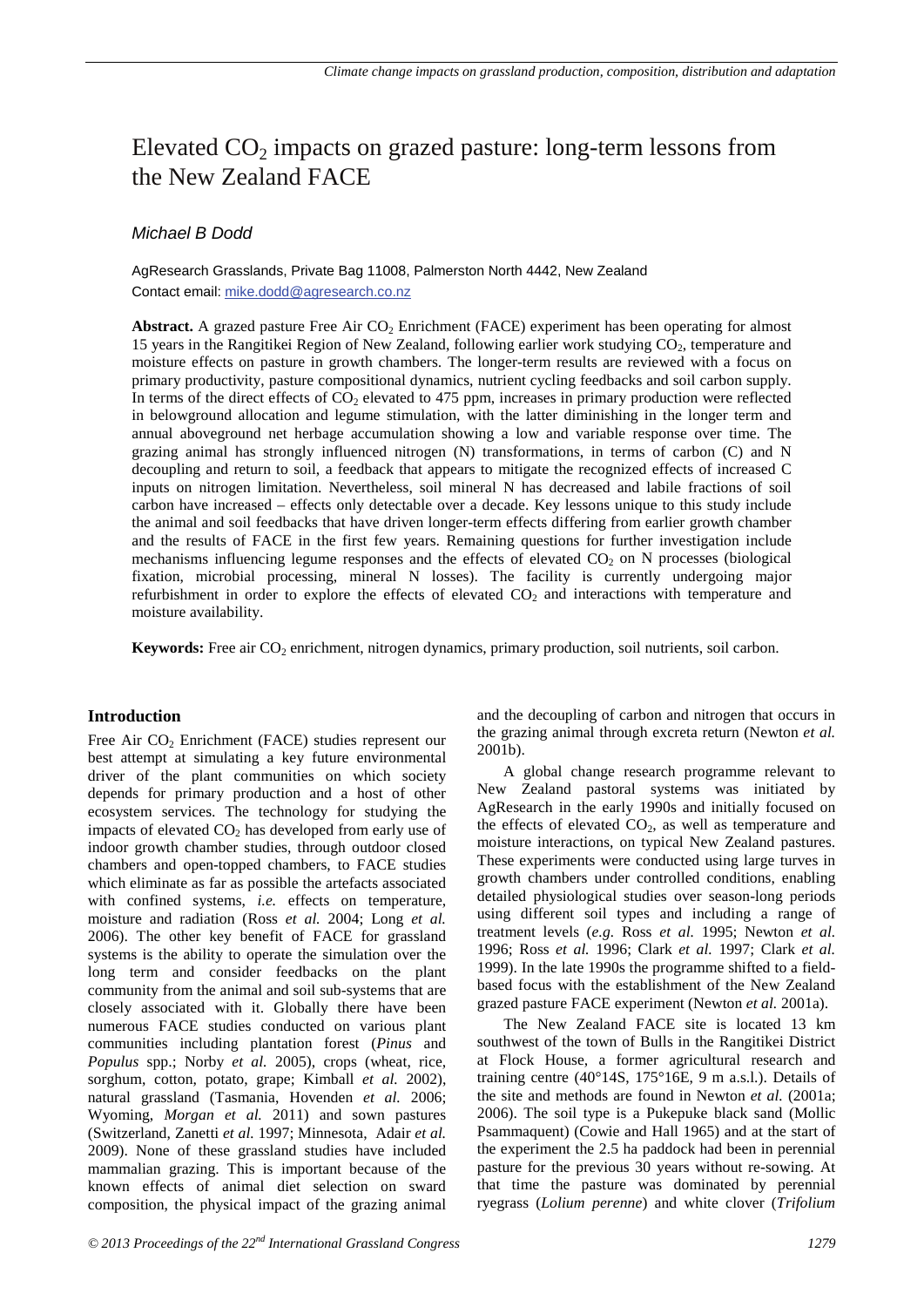*repens*) but also included numerous other C3 grasses *(e.g. Anthoxanthum odoratum*, *Agrostis capillaris*), other legumes (*e.g. Trifolium subterraneum*), forbs (*e.g. Hypochaeris radicata*, *Plantago lanceolata*) and C4 grasses (*e.g. Cynodon dactylon*, *Paspalum dilatatum*). Six circular plots of 12 m diameter were established in October 1997, with three being  $CO<sub>2</sub>$  enriched "rings" and three being ambient  $CO<sub>2</sub>$  control rings. The  $CO<sub>2</sub>$  is delivered to the rings through vertical tubes around the circumference with the flow controlled by solenoid valves and the  $CO<sub>2</sub>$  monitored at the centre of each plot. Wind speed and direction is also monitored to activate the upwind solenoids only, with an upper wind speed limit of 1 m s<sup>-2</sup>. The atmosphere in the elevated  $CO<sub>2</sub>$ rings is enriched to a target of 475 ppm during the daytime. The plots are grazed by sheep 3-8 times per year during all seasons and during each grazing of 3-4 days the sheep are confined to individual plots. Pre-graze target pasture herbage mass is 2000 kg DM/ha and postgraze target pasture herbage mass is 800 kg DM/ha. Annual fertiliser inputs are on average 10 kg P/ha, 30 kg S/ha and 60 kg K/ha, with all N supplied by biological legume fixation.

A number of results relating to pasture production and composition after two years of FACE were reported in a multi-site comparison presented at the 2001 International Grassland Congress (Morgan *et al.* 2001). References to production, legume response and nutrient cycling results were also made in a paper presented at the 2005 International Grassland Congress (Luscher *et al.* 2005). This paper updates the key results focusing on primary production, pasture compositional dynamics, soil carbon supply and nutrient cycling feedbacks. The paper also notes some unresolved processes and includes discussion of new directions for the research programme.

#### **Primary production**

The earlier growth chamber studies at high levels of  $CO<sub>2</sub>$ enrichment (700 ppm) showed significant increases in photosynthetic rates for *T. repens*, *P. lanceolata* and *P. dilatatum* (>50%), which were even greater under low soil moisture levels (Clark *et al.* 1999). However this did not translate into increases in leaf extension or appearance rates in that study. This was consistent with observations in earlier work which instead attributed small increases in herbage yield (7-14%) to greater growing point densities in *T. repens* (Clark *et al.* 1997). While an aboveground response from the dominant C3 grasses was not observed, there were increases in root mass in the order of 50% (Ross *et al.* 1995; Newton *et al.* 1996). Initial measurements from the FACE over the first 27 months did show a significant (18%) increase in annual total herbage accumulation at elevated  $CO<sub>2</sub>$ , this response being mainly in spring and attributable to forbs and legumes (Morgan *et al.* 2001).

The greatest effect of elevated  $CO<sub>2</sub>$  on C assimilation appeared toward the end of each pasture regrowth cycle, in that assimilation rates declined under ambient but remained high under elevated (Newton *et al.* 2006). This was attributed to the greater water use efficiency of swards at elevated  $CO<sub>2</sub>$ , as soil moisture declined rapidly

during the regrowth cycle. The ability of plants at elevated  $CO<sub>2</sub>$  to maintain above- and below-ground growth through a simulated drought had been observed in an earlier simulated drought study with turves in growth chambers (Newton *et al.* 1996).

In the medium term an annual aboveground net herbage accumulation response has not been clearly seen. Over the first seven years of the FACE experiment, total herbage yields were consistently but not significantly greater (average  $+8\%$ ) under elevated  $CO<sub>2</sub>$  (Ross *et al.*) 2004; Newton *et al.* 2006). This magnitude of herbage yield response was similar to that observed in growth chamber studies at higher levels of elevated CO<sub>2</sub> (Ross *et al.* 1996; Clark *et al.* 1997) and is low relative to other grassland FACE studies (0-30%, Campbell and Stafford Smith 2000). The prior growth chamber experiments showed that the greatest response to elevated  $CO<sub>2</sub>$ occurred at high temperatures and it was then suggested that this would limit the response of pastures in temperate regions where cool-season grasses dominate (Newton *et al.* 1994).

More recent biomass production data from years 6- 10 indicate an increase in the annual herbage production response to elevated  $CO<sub>2</sub>$ , though still non-significant (Ross *et al.* 2013). A relevant result in considering the lack of above-ground response is the good evidence for below-ground allocation of the additional C fixed. Both root production (Allard *et al.* 2005) and root exudation (Allard *et al.* 2006) have been shown to increase significantly under FACE.

#### **Pasture compositional dynamics**

As noted above, annual aboveground net herbage accumulation was not significantly greater under elevated  $CO<sub>2</sub>$ , largely because the most dominant plant functional group (C3 grasses) did not respond strongly. However, both the legume and forb components of the sward did respond, a result consistent with the interaction between their recognized warm-season growth peak and the known greater effect of elevated  $CO<sub>2</sub>$  at higher temperatures (Newton *et al.* 1994). As a result, the proportion of legumes in harvested biomass was two-fold greater under elevated  $CO<sub>2</sub>$  in the first four years of the experiment, and the proportion of forbs showed a similarly marked increase over the first six years (Ross *et al.* 2004). This was consistent with the results of the earlier growth chamber studies showing a 63% response in clover yield at 525 ppm (Clark *et al.* 1997). Elevated  $CO<sub>2</sub>$  has also been shown to affect sward botanical composition via seedling recruitment at this site, in that while most species showed increased seed production, only legume and forb species showed greater seedling establishment (Edwards *et al.* 2001).

However, more recent data has shown that the legume response observed in the first five years of the experiment has not persisted, with no significant difference in harvested legume biomass in years 6-10 (Ross *et al.* 2013). The reasons for this remain unclear and are the subject of ongoing investigation. Possible explanations include phosphorus limitation (Gentile *et al.* 2012), despite seemingly adequate plant available P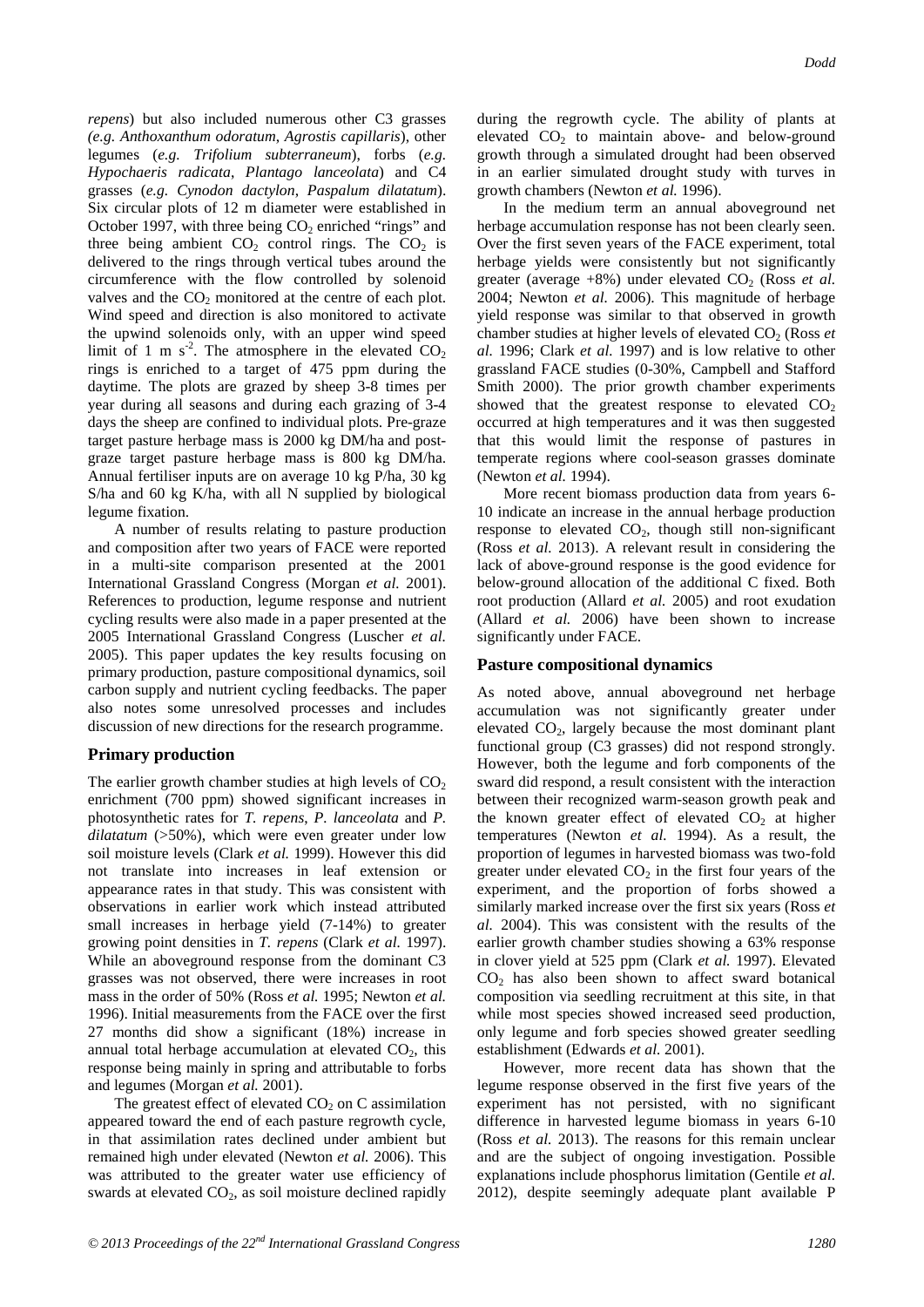levels; or a shift in the balance between legume stimulation and animal selection for legumes (Newton *et al.* 2001b).

# **Nutrient cycling**

Changes in botanical composition in favour of legumes as a result of elevated  $CO<sub>2</sub>$  should result in increased N inputs, since N fixation is usually proportional to legume production (Ledgard *et al.* 1987). While the total amount of N harvested in above-ground biomass was initially greater under elevated  $CO<sub>2</sub>$  due to greater legume content, this declined over time to be the same as ambient after five years, attributed to a decline in total biomass production rather than bulk tissue N concentrations (Newton *et al.* 2010). The increase in photosynthetic N use efficiency associated with elevated CO<sub>2</sub> (Leakey *et al.* 2009) results in the production of plant tissue with a lower N content. Individual species in the sward did show reduced tissue N concentration relative to that observed in ambient  $CO<sub>2</sub>$  (-11% in C3) grasses, Allard *et al.* 2003) but changes in botanical composition toward species with higher tissue N concentration (legumes and forbs) during the first five years mitigated this at the whole-sward level (Newton *et al.* 2010).

In terms of the return of N to soil, in a grazed system the fate of N in above-ground biomass depends on both litter return and on cycling via animal intake and the decoupling of C and N associated with excretion. The return of higher C:N litter would be expected to encourage N immobilization in soil organic matter, but the analysis of litter tissue quality showed no difference in C:N ratio between ambient and elevated  $CO<sub>2</sub>$ , likely the result of re-mobilization during senescence (Allard *et al.* 2004). That study estimated that the differences in litter C:N between species, combined with changes in botanical composition, resulted in an 18% increase in the rate of N release from direct plant tissue inputs to soil at elevated  $CO<sub>2</sub>$ . With regard to cycling through the animal, Allard *et al.* (2003) observed a higher proportion of legume in the diet at elevated  $CO<sub>2</sub>$ , but the associated decline in tissue C:N of species meant no difference in dietary N. Decomposition rates of dung were lower under elevated  $CO<sub>2</sub>$ , which reduced the estimation of a higher rate of N return to soil to 9% (Allard *et al.* 2004). Another potential outcome of the animal cycling pathway is an increase in soil N losses via volatilization and leaching due to the greater partitioning of N to urine resulting from an increase in legume proportion in the diet (Allard *et al.* 2003) but this has not been confirmed by direct measurement.

In terms of the soil N outcome of these processes, earlier studies in turves (Ross *et al.* 1995; Ross *et al.* 1996) and results from the FACE (Ross *et al.* 2004) showed no consistent effect of elevated  $CO<sub>2</sub>$  on total or mineral N. However, in the longer term, the total amount of N in soil has increased under elevated CO<sub>2</sub> (Newton *et al.* 2010; Ross *et al.* 2013) but the plant-available forms (as indicated by resin strips, Newton *et al.* 2006; Newton *et al.* 2010) are lower, supporting the concept of progressive nitrogen limitation (PNL) proposed

elsewhere (Luo *et al.* 2004).

# **Soil carbon supply**

Studies of soil turves in growth chambers indicated higher rates of C turnover but could show no consistent effects of elevated CO<sub>2</sub> on soil C fractions (Ross *et al.*) 1995; Ross *et al.* 1996). In addition, early results from the FACE showed no significant effect on total, extractable and microbial C but did indicate greater respiratory CO<sub>2</sub> production (Ross *et al.* 2004). The recent longer-term results have confirmed the increase in heterotrophic respiration and detected significantly greater microbial C pools and labile C fractions under elevated  $CO<sub>2</sub>$  (Ross *et al.* 2013).

Furthermore, Ross *et al.* (2013) have summarized the results of the FACE in terms of effects on the three routes of C input to the soil, showing that the balance of inputs shifts from aboveground to belowground inputs under elevated  $CO<sub>2</sub>$ . Elevated  $CO<sub>2</sub>$  led to an increase in below-ground plant inputs to soil via both root exudation (Allard *et al.* 2006) and the turnover of greater root tissue growth - root in-growth core methods showed an increase in root growth and decrease in root residence time, particularly in the summer-autumn period (Allard *et al.* 2005). Yeates and Newton (2009) have also shown a 3-4 fold increase in populations of root feeding nematodes under elevated  $CO<sub>2</sub>$  which has likely contributed to the increased root turnover.

By contrast, aboveground litter inputs were lower under elevated  $CO<sub>2</sub>$  (Allard *et al.* 2005). There were no differences in the decomposition rates of shoot or root tissue from individual plant species under ambient and elevated  $CO<sub>2</sub>$ , but higher rates for legumes and forbs indicated that the greater contribution of these species to aboveground tissue turnover would increase overall rates of mass loss (Allard *et al.* 2004). This effect, combined with the changes in above/below-ground allocation initially indicated a 15% greater input of plant organic matter to soil. Dung inputs were also lower under elevated  $CO<sub>2</sub>$ , resulting from lower dung decomposition rates in summer (Allard *et al.* 2004) and this effect serves to reduce those early estimates of greater organic matter inputs to approximately 10% (Newton *et al.* 2006).

The greater belowground C inputs under elevated CO2 were initially expressed in a 15% greater accumulation of soil coarse particulate organic matter with a lower C:N ratio (Allard *et al.* 2005). The lack of observed soil C gains in other fractions may reflect the low level of clay and micro-aggregate formation in the coarse-textured soil type at the FACE site. The most recent analysis of total soil C, accounting for variation at the start of the experiment, indicates a greater rate of soil C accumulation of 1.2%/yr under elevated  $CO<sub>2</sub>$  over the 2003-07 period (Ross *et al.* 2013), which is in the middle of the range of other rates reported in the literature (De Graaff *et al.* 2006).

## **Key long-term lessons**

As indicated above, a number of results arising from the earlier growth room studies were consistent with results appearing in the first five years of the FACE study, i.e.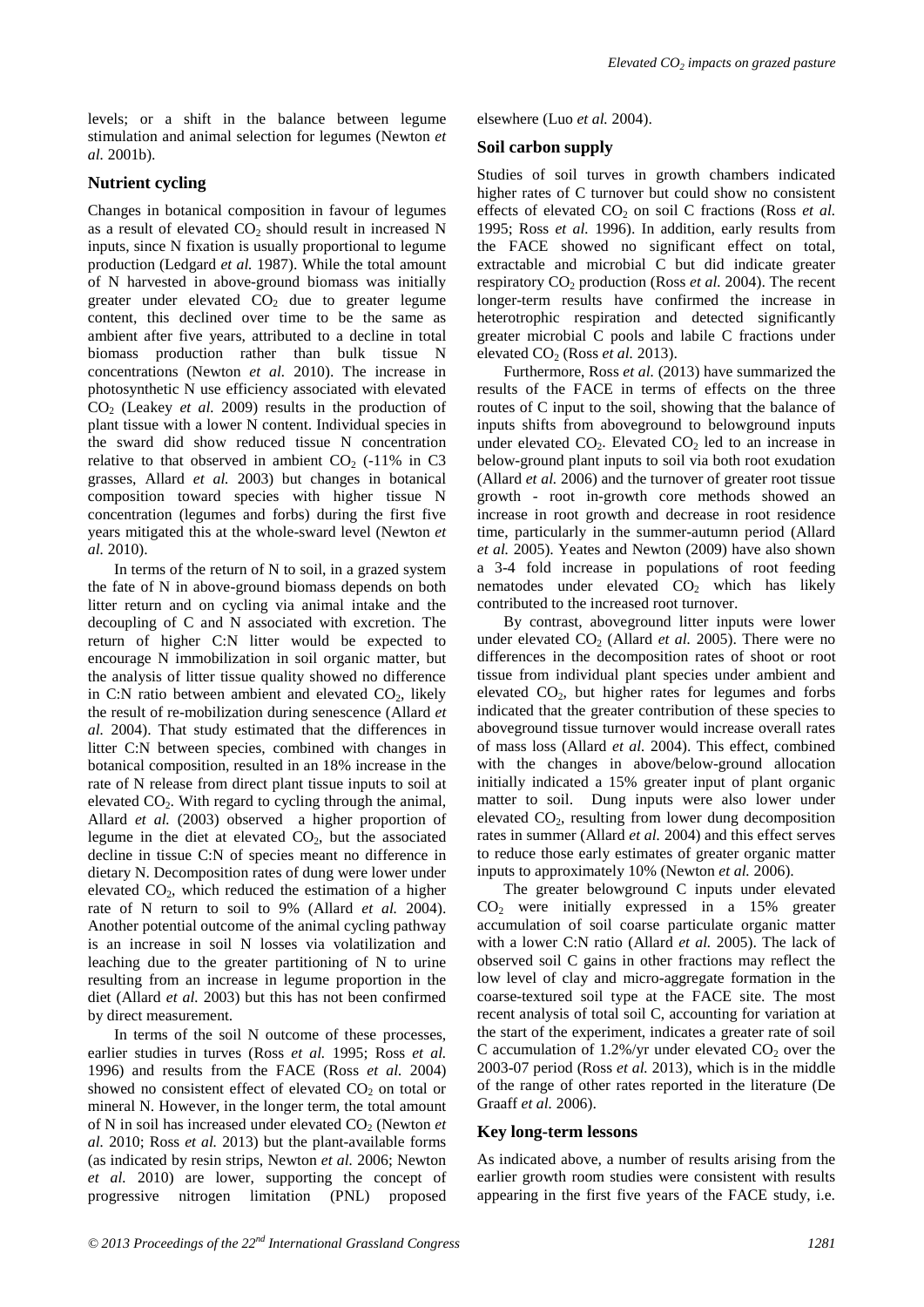individual species growth responses, herbage yield, soil C. However, some of the effects of elevated  $CO<sub>2</sub>$ observed in the early period of the FACE experiment have not held up in the longer term, in particular the increase in herbage accumulation in the first two years and the stimulation of legume growth (with likely implications for N fixation inputs) in the first four years. Conversely, some effects have not revealed themselves until later in the experiment, in particular soil C and N increases and the decline in plant-available N.

Five years into the experiment, the site went through a major summer-autumn drought, which enabled observation of soil moisture interactions and also the nutrient dynamics following rewetting. Re-wetting after the drought led to an N mineralization flush and temporarily higher N harvested in yield (Newton *et al.* 2010). Clearly short-term studies run the risk of missing the impact of such events on system dynamics, which may indeed be of greater significance given projections of increasing frequency and severity of droughts for some regions in New Zealand under global change scenarios (Baisden *et al.* 2008).

The long-term nature of the experiment has allowed for the expression of nutrient cycling feedbacks such as PNL (Newton *et al.* 2010) for which there was little evidence from growth room studies or early FACE results (Ross *et al.* 1996; Ross *et al.* 2004). In an adaptive pasture management context, lower mineral N status of pastures may reinforce the recent trend of increased fertilizer N inputs (MacLeod and Moller 2006), which will have negative implications for persistence of the legume component that has been for many decades the mainstay of intensively managed New Zealand pastures.

Figure 1 attempts to summarise the key direct and indirect effects and longer term feedbacks demonstrated in the FACE study. In particular the direct effects include increased primary production, particularly of the legume and below-ground components, as well as the change in tissue quality. Indirect effects relate to increased water use efficiency and nitrogen use efficiency which slow the depletion of these resources. The major negative feedback on NPP involves the effect of increased C inputs to soil on N immobilization and N limitation to primary production. The other pathway of N sequestration in biomass identified by Luo *et al.* (2004) is not relevant to grassland systems where there is minimal biomass accumulation in persistent tissue. Additionally, in a grazed legume-based system the positive feedback loop that counters N limitation is the stimulation of legume production, cycling of fixed N through the animal and return of mineral N in urine. These effects appear to mitigate PNL in such systems.

#### **Remaining questions and new directions**

As indicated above, the mechanisms driving the transient legume stimulation remain unclear, warranting further investigation of the potential impact of animal selection and plant P nutrition. Indeed, there is plenty of scope for deeper investigation of the effects of elevated  $CO<sub>2</sub>$  on N transformations and processes, including fixation rates,



Figure 1. Cascading effects of elevated CO<sub>2</sub> in grazed grass**legume pastures using a causal loop diagram. Arrows indicate positive (+) or negative (-) effects of changes in one variable on another. Positive or reinforcing feedbacks are indicated by a loop where the multiplied signs are overall positive (***e.g.* **positive feedback on NPP via N fixation and cycling through the animal); negative or balancing feedbacks are indicated by loop where the multiplied signs are overall negative (***e.g.* **negative feedback on NPP via C inputs to soil and N immobilization).**

nitrification and losses of  $N_2O$ ,  $NH_3$  (to atmosphere) and NO3 - (to groundwater). The fluxes of C and N (*i.e*., shoot senescence, root senescence and exudation) have been measured in various short-term studies but the outcome in terms of inputs to soil at the annual timescale is not well quantified. Figure 2 presents a coarse attempt at this, based on extrapolation of the data from several studies and attempting to preserve the measured treatment effects. However, the balance calculations (white boxes) are not necessarily consistent with other short term measurements, *e.g.* soil respiration is approximately 25% greater under elevated CO<sub>2</sub> (Ross *et al.* 2013). Quantification of these fluxes with well-validated models may be a better approach, with the added benefit of then being able to use such models for projecting the ecosystem service outcomes of future environmental drivers.

In 2012 the FACE was suspended for a major renovation, in order to conduct maintenance of the gas supply system, upgrade the control systems and install irrigation to enable soil moisture manipulation. The additional irrigation infrastructure will add to the earlier inclusion of passive warming treatments using thermal covers, and enable studies of  $CO<sub>2</sub>$ , temperature and moisture interactions (Dodd *et al.* 2010), with a particular focus on the responses of new plant germplasm. Experiments are also planned to examine nitrogen dynamics (N fixation, nitrification and nitrous oxide emissions). Recent associated work also includes parameterization of a pasture ecosystem module within the APSIM framework (AgPasture, Li *et al.* 2011) that has the ability to simulate  $CO<sub>2</sub>$  effects on photosynthesis rate, nitrogen demand and stomatal conductance.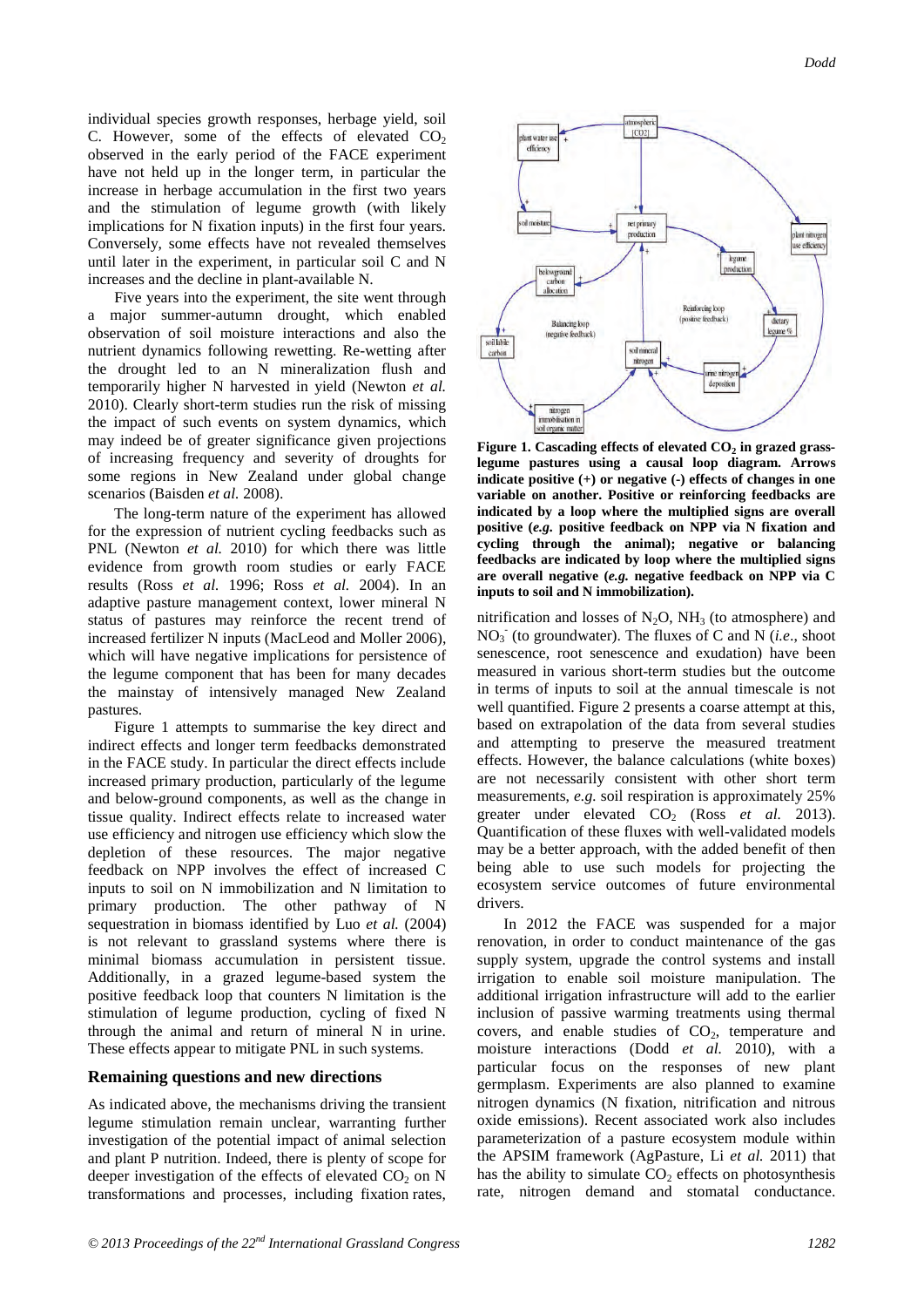

Figure 2. Coarse estimates of carbon (C) and nitrogen (N) fluxes (g/m<sup>2</sup>/y) in ambient and elevated (underlined numerals)  $\rm CO_2$ **situations for the New Zealand grassland FACE site. Estimates labelled are based on data from various publications: (a) Newton** *et al.* **2001a; (b) Allard** *et al.* **2003; (c) Allard** *et al.* **2004; (d) Allard** *et al.* **2005; (e) Allard** *et al.* **2006; (f) Ross** *et al.* **2013. Calculations unlabelled are calculated by difference.** 

Another new dimension will be the use of the biophysical data from the FACE to analyse the impacts of a future  $CO<sub>2</sub>$  enriched atmosphere on a range of pastoral ecosystem services, *i.e.* forage supply, nutrient regulation, water regulation, climate regulation and carbon sequestration using a recently developed soil ecosystem service analysis framework dominat (Dominati *et al.* 2010).

#### **Acknowledgements**

Paul Newton and Mark Lieffering provided discussions on the scope of this paper and reviewed an earlier draft. Numerous researchers in AgResearch and collaborators in New Zealand and overseas have contributed to the wealth of scientific research around the New Zealand FACE study, as indicated in the bibliography below. Particular mention goes to Shona Brock, Phil Theobald and Chris Hunt for their long-term technical support for the site.

#### **References**

- Adair EC, Reich P, Hobbie S, Knops J (2009) Interactive effects of time,  $CO<sub>2</sub>$ , N, and diversity on total belowground carbon allocation and ecosystem carbon storage in a grassland community. *Ecosystems* **12**, 1037-1052.
- Allard V, Newton PCD, Lieffering M, Clark H, Matthew C, Soussana JF, Gray YS (2003) Nitrogen cycling in grazed pastures at elevated CO2: N returns by ruminants. *Global Change Biology* **9**, 1731-1742.
- Allard V, Newton PCD, Lieffering M, Soussana JF, Grieu P, Matthew C (2004) Elevated  $CO<sub>2</sub>$  effects on decomposition processes in a grazed grassland. *Global Change Biology* **10**, 1553-1564.
- Allard V, Newton PCD, Lieffering M, Soussana JF, Carran RA, Matthew C (2005) Increased quantity and quality of coarse soil organic matter fraction at elevated  $CO<sub>2</sub>$  in a grazed grassland are a consequence of enhanced root growth rate and turnover. *Plant and Soil* **276**, 49-60.
- Allard V, Robin C, Newton PCD, Lieffering M, Soussana JF (2006) Short and long-term effects of elevated  $CO<sub>2</sub>$  on *Lolium perenne* rhizodeposition and its consequences on

soil organic matter turnover and plant N yield. *Soil Biology and Biochemistry* **38**, 1178-1187.

- Baisden T, Greenhalgh S, Kerr S, Newton P, Renwick J, Stroombergen A, Whitehead D, Wratt D (2008) Costs and benefits of clmate change and adaptation to climate change in New Zealand Agriculture: What do we know so far? Wellington, Ministry of Agriculture and Forestry.
- Campbell BD, Stafford Smith DM (2000) A synthesis of recent global change research on pasture and rangeland production: reduced uncertainties and their management implications. *Agriculture, Ecosystems and Environment* **82**, 39-55.
- Clark H, Newton PCD, Barker DJ (1999) Physiological and morphological responses to elevated  $CO<sub>2</sub>$  and a soil moisture deficit of temperate pasture species growing in an established plant community. *Journal of Experimental Botany* **50**, 233-242.
- Clark H, Newton PCD, Bell CC, Glasgow EM (1997) Dry matter yield, leaf growth and population dynamics in *Lolium perenne*/*Trifolium repens*-dominated pasture turves exposed to two levels of elevated CO<sub>2</sub>. *Journal of Applied Ecology* **34**, 304-316.
- Cowie JD, Hall AD (1965) Soils and agriculture of Flock House, Bulls, Manawatu, NZ. In: New Zealand Soil Bureau Report. Wellington.
- De Graaff, MA, Van Groenigen, KJ, Six J, Hungate B, Van Kessel C (2006) Interactions between plant growth and soil nutrient cycling under elevated  $CO<sub>2</sub>$ : a meta-analysis. *Global Change Biology* **12**, 2077-2091.
- Dodd MB, Newton PCD, Lieffering M, Luo D (2010) The responses of three C4 grasses to elevated temperature and CO2 in the field. *Proceedings of the New Zealand Grassland Association* **72**, 61-66.
- Dominati E, Patterson M, Mackay A (2010) A framework for classifying and quantifying the natural capital and ecosystem services of soils. *Ecological Economics* **69**, 1858-1868.
- Edwards G, Clark H, Newton P (2001) The effects of elevated  $CO<sub>2</sub>$  on seed production and seedling recruitment in a sheep-grazed pasture. *Oecologia* **127**, 383-394.
- Gentile R, Dodd M, Lieffering M, Brock SC, Theobald PW, Newton PCD (2012) Effects of long-term exposure to